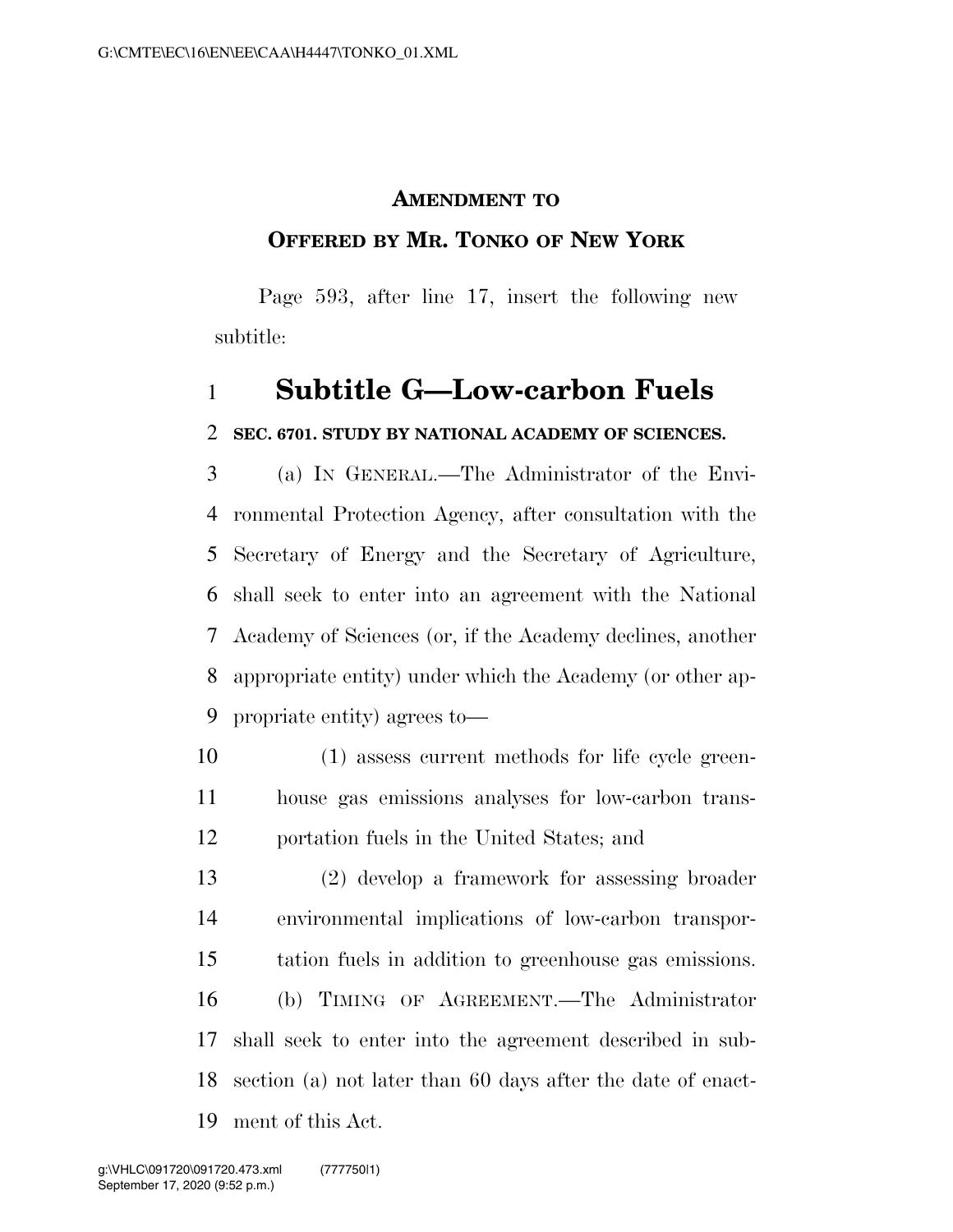(c) ASSESSMENT.—The assessment pursuant to sub- section (a)(1) shall examine methods for calculating life cycle greenhouse gas emissions associated with transpor-tation fuels (liquid and nonliquid), including—

 (1) direct greenhouse gas emissions, including all stages of fuel and feedstock production, distribu-tion, and use; and

 (2) potentially significant indirect greenhouse gas emissions.

 (d) FRAMEWORK.—The framework pursuant to sub- section (a)(2) shall include a recommended framework and approaches for detailed quantitative assessments of the comparative environmental implications of low-carbon transportation fuels (liquid and nonliquid), including—

 (1) life cycle implications for air, water, land, and ecosystems in different regions of the United States and over time; and

 (2) potential environmental implications over the life cycle of transportation fuels for low-income and disadvantaged communities and communities of color.

 (e) REPORTS.—The agreement under subsection (a) shall provide for the publication by the Academy (or other appropriate entity) of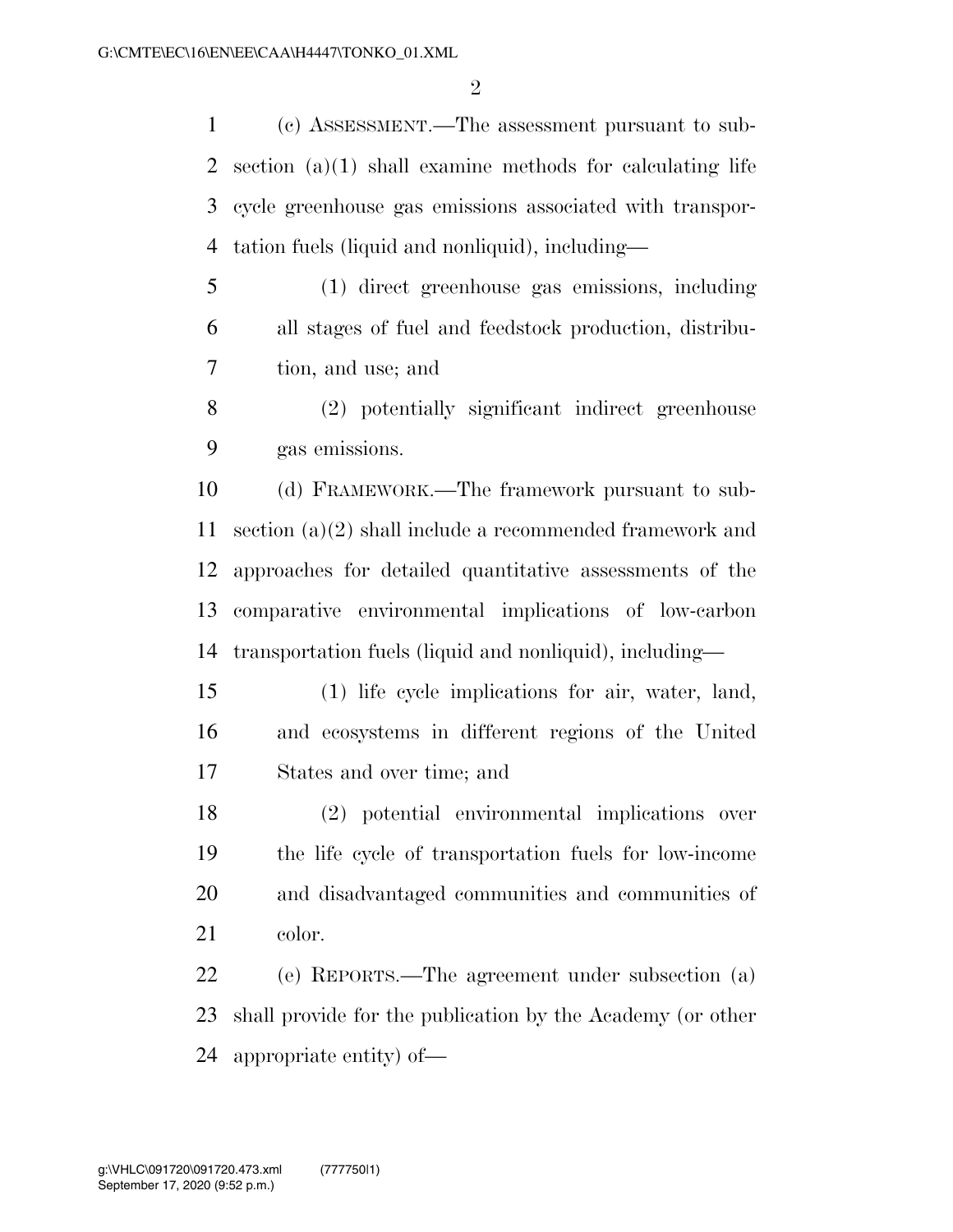| $\mathbf{1}$   | $(1)$ not later than 12 months after the date of       |
|----------------|--------------------------------------------------------|
| $\overline{2}$ | enactment of this Act, a report—                       |
| 3              | (A) describing the results of the assess-              |
| $\overline{4}$ | ment under subsection $(a)(1)$ ; and                   |
| 5              | (B) recommending a standardized<br>$ap-$               |
| 6              | proach to calculating life cycle greenhouse gas        |
| 7              | emissions from low-carbon transportation fuels         |
| 8              | (liquid and nonliquid); and                            |
| 9              | $(2)$ not later than 18 months after the date of       |
| 10             | enactment of this Act, a report providing rec-         |
| 11             | ommendations for a framework to assess environ-        |
| 12             | mental implications, in addition to greenhouse gas     |
| 13             | emissions, of low-carbon transportation fuels (liquid  |
| 14             | and nonliquid).                                        |
| 15             | (f) DEFINITIONS.—In this section:                      |
| 16             | (1) ACADEMY.—The term "Academy" means                  |
| 17             | the National Academy of Sciences.                      |
| 18             | (2) ADMINISTRATOR.—The term<br>"Adminis-               |
| 19             | trator" means the Administrator of the Environ-        |
| 20             | mental Protection Agency.                              |
| 21             | LIFE CYCLE<br>(3)<br><b>GREENHOUSE</b><br>GAS<br>EMIS- |
| 22             | sions.—The term "life cycle greenhouse gas emis-       |
| 23             | sions" means the aggregate quantity of greenhouse      |
| 24             | gas emissions (including direct emissions and signifi- |
| 25             | cant indirect emissions such as significant emissions  |